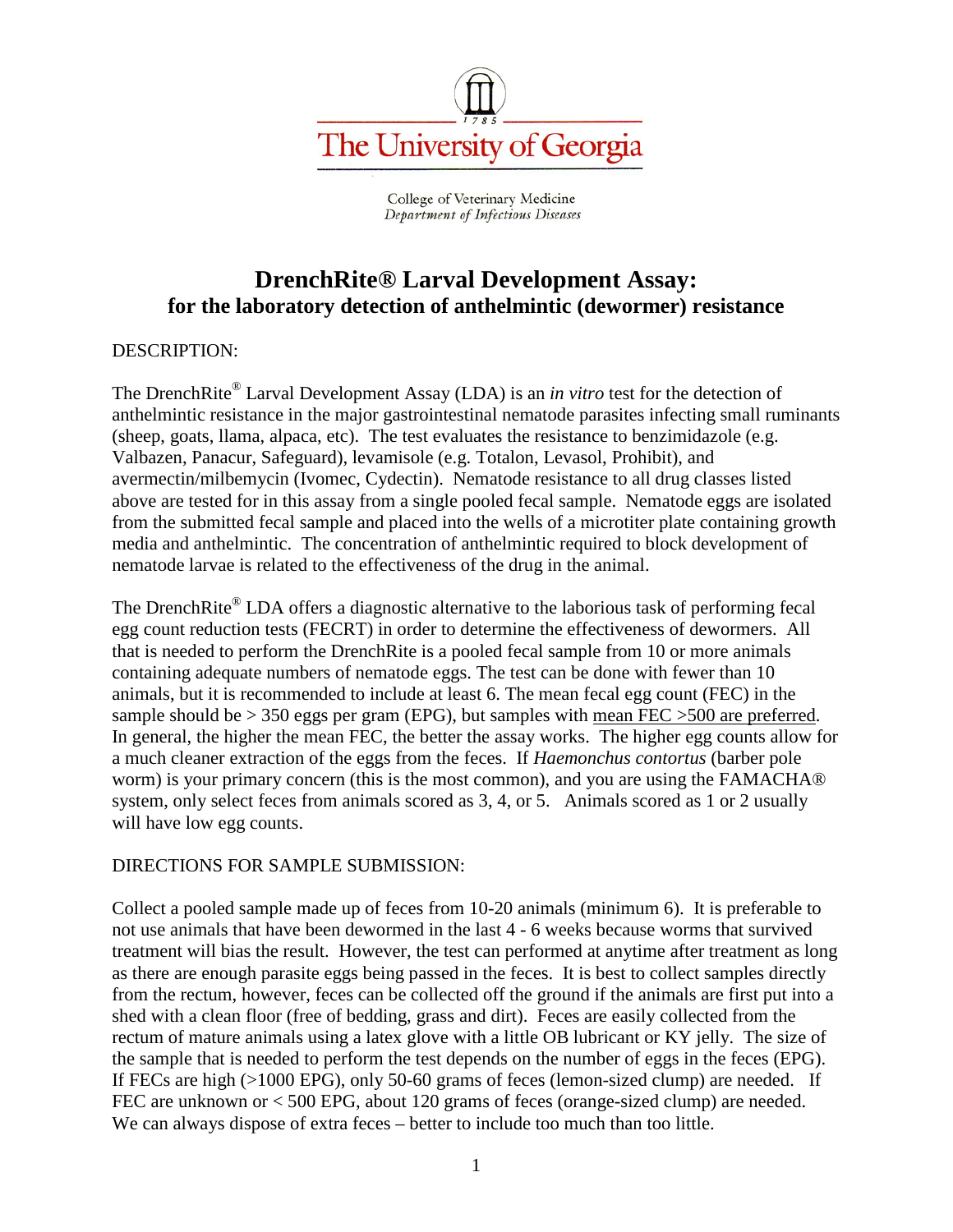On the day of collection, it is critical that feces be kept cool to prevent hatching of eggs, but care must be taken not to get the samples too cold because this will inhibit hatching. At the time of collection, feces should be placed in a cooler with ice packs to keep the sample cool and can be placed in the refrigerator overnight. However, **feces should not be kept refrigerated more than 48 hr. –** *prolonged chilling will inhibit hatching of eggs making it impossible to perform the assay***.** We have also found that samples in direct contact with ice packs for 24 hr often do not hatch well. Therefore, if kept cool with ice packs, keep the samples from direct contact with the ice packs. **Because of this problem with cold-inhibition, fecal collections should be timed so that they can be hand delivered or shipped the same or the next day. If feces are to be shipped to the lab it is important that air be excluded from the feces to prevent the development of the nematode eggs prior to their isolation and testing (see below).**

#### SAMPLE PREPARATION (for shipping):

We currently recommend two different methods for packaging the sample for Drenchrite<sup>®</sup> LDA submission:

- 1. Utilize the "Reynolds Handi-Vac" system which utilizes a small handheld vacuum pump and special zip lock type bags for vacuum sealing. The Reynolds Handi-Vac kit is available at most grocery stores and at Walmart for around \$10.00. The sample is placed in the Reynolds Handi-Vac bag and sealed. The Handi-Vac pump is used to evacuate all of the air out of the bag, providing an anaerobic environment that will delay the hatching of the nematode eggs until they arrive at our lab. Samples packaged this way can be sent by priority mail, so long as they arrive in our lab within 3 days of collection. We recommend that you place a piece of tape over the vacuum port of the bag once you have vacuumed all of the air out of the bag.
- 2. *Wrap the sample tightly in plastic wrap in order to exclude all air*. A small amount of water should be added to moisten the feces making it easier to work with (add small amount of water to a cup containing the feces and let stand 15 minutes). Feces should be moist but not wet so better to add to little than too much water at first. Take a tongue depressor or other instrument and gently break up the feces and mix. Dump the clump of feces onto a sheet of plastic wrap, fold the plastic wrap over the feces and kneed it like dough. You should wind up with a cigar-shaped sample in which individual fecal pellets cannot be readily seen. Wrap tightly in the plastic wrap, then wrap the "cigar" tightly in aluminum foil and place the wrapped feces into a ziploc bag, again excluding all air from the bag. Label the bag with the species (sheep, goat, llama, etc), farm name, and date of collection. *Ship by overnight express\****.** Samples should not be exposed to extremes of temperatures (i.e. do not freeze or leave in the sun). Refrigeration is not needed and is not desirable after samples are processed to exclude air. Samples need to be processed into "cigars" within 48 hr. of collection and samples should reach the laboratory within 72 hr of collection. If the samples will be hand-delivered to the lab within 48 hr., then they can be kept cool and do not need "air-exclusion processing".

**Please understand that, regardless of packaging and shipping method, the DrenchRite** ® **test requires a good deal of time to set up, and samples cannot sit around very long -- so please contact the laboratory prior to sending in a sample to be sure we will be able to process it upon arrival (706-542-0742).** *If samples are sent to us without prior communication, it may not possible for us to perform the testing.*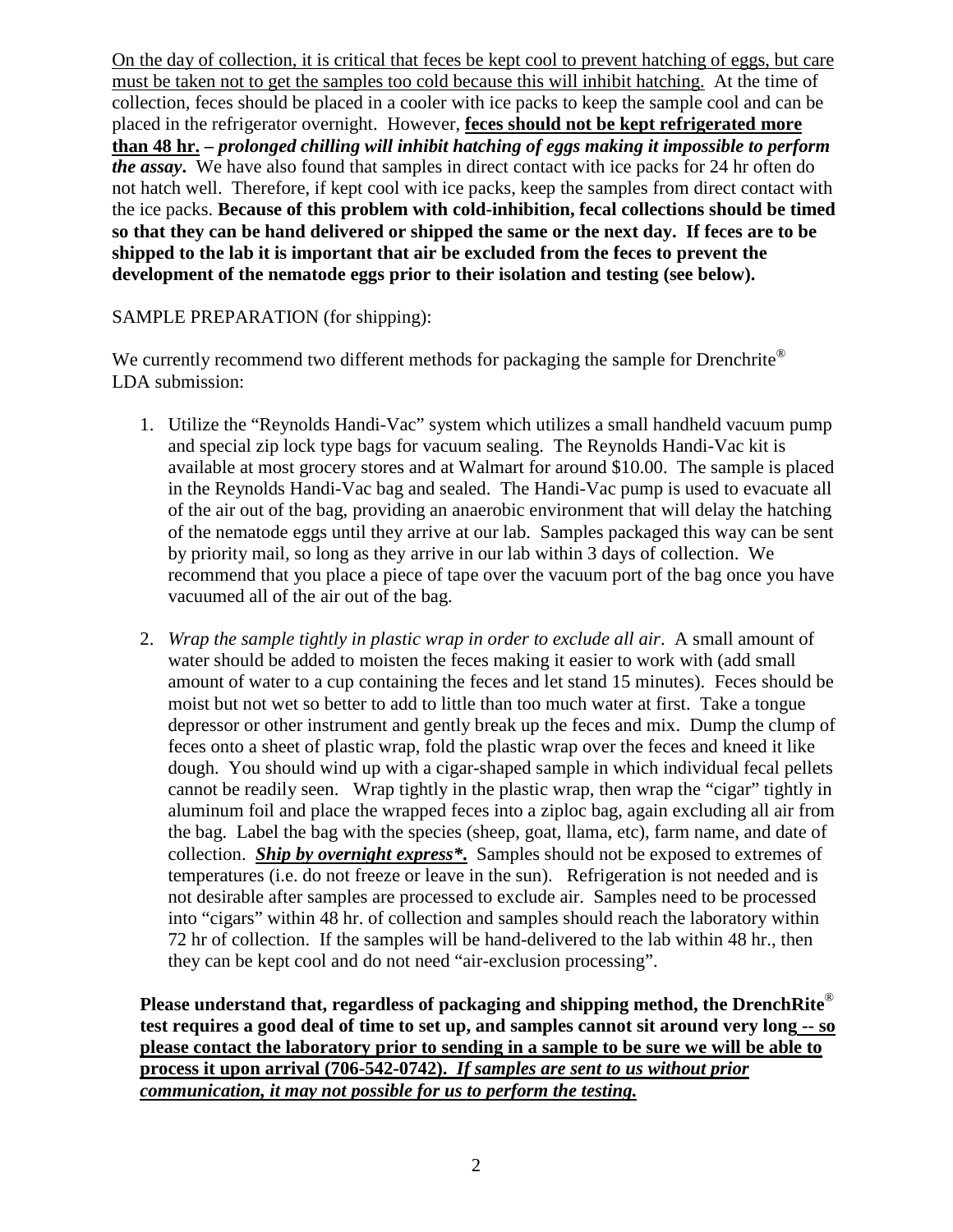Results with interpretation will be available approximately 14 - 21 days after the sample is received.

\* If using the US Postal Service for the overnight delivery, be sure to check ahead of time to make sure they deliver to Athens, GA. With FedEx or UPS there should not be any problems.

## **INFORMATION TO BE INCLUDED WITH SAMPLE:** (Submission form attached).

- 1. Owner name and contact information (including email and fax if available)
- 2. Name and contact information of veterinarian
- 3. Species and breed of animals
- 4. Number of animals feces were collected from, and manner of collection (from rectum or ground)
- 5. Date of last deworming and drug used

## COST:

The current cost (Dec. 2010) is \$450 for clinical assays. Either Sue Howell or Bob Storey can help with questions regarding the assay.

A check must be submitted with the sample. Samples received without payment may be discarded unless prior arrangements have been made. (This policy was required because we have had instances where payment was never received for the services provided despite repeated attempts to collect).

If the sample is not adequate to perform the assay (too few eggs), there will be no charge for the assay, but a \$50 handling charge will be charged for processing and conducting preliminary analysis. If eggs do not hatch properly, thereby preventing the collection of good quality test data (rare if samples are handled correctly prior to submission), we will give a \$75 credit toward a resubmission. We cannot, however, give a refund because of the time and expense we have already invested in setting up the assay.

#### FOR MORE INFORMATION CONTACT:

Ms. Sue Howell OR Mr. Bob Storey (in lab of Ray M. Kaplan, DVM, PhD) Department of Infectious Diseases College of Veterinary Medicine University of Georgia 501 D.W. Brooks Drive Athens, GA 30602 voice: (706)-542-0742 e-mail: [jscb@uga.edu](mailto:jscb@uga.edu) OR bstorey@uga.edu

Please include either: Sue Howell OR Bob Storey's name on the address when shipping the sample.